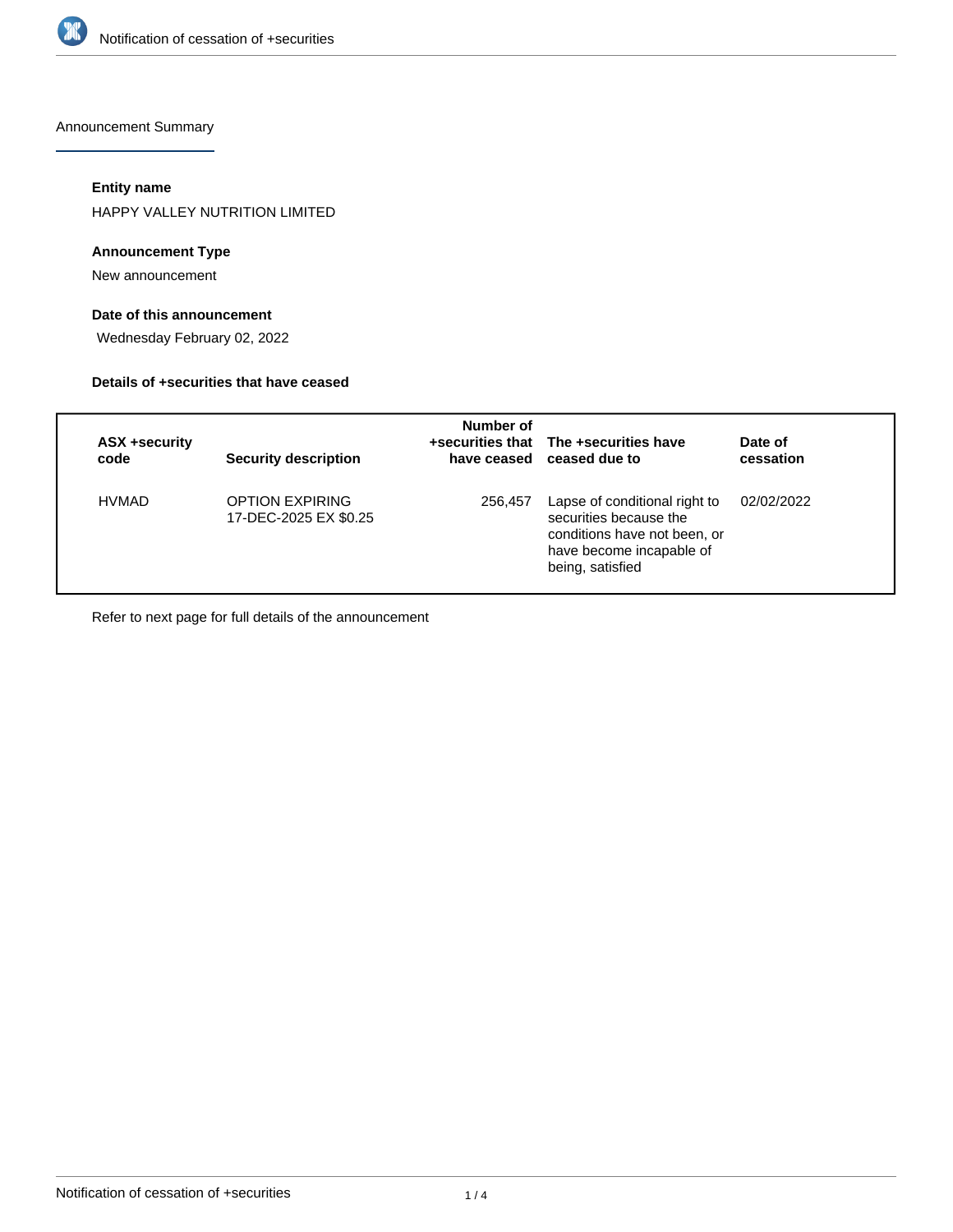

Part 1 - Announcement Details

#### **1.1 Name of +Entity**

HAPPY VALLEY NUTRITION LIMITED

We (the entity named above) provide the following information about our issued capital.

**1.2 Registered Number Type** ARBN

**Registration Number** 636597101

**1.3 ASX issuer code** HVM

**1.4 The announcement is** New announcement

# **1.5 Date of this announcement**

2/2/2022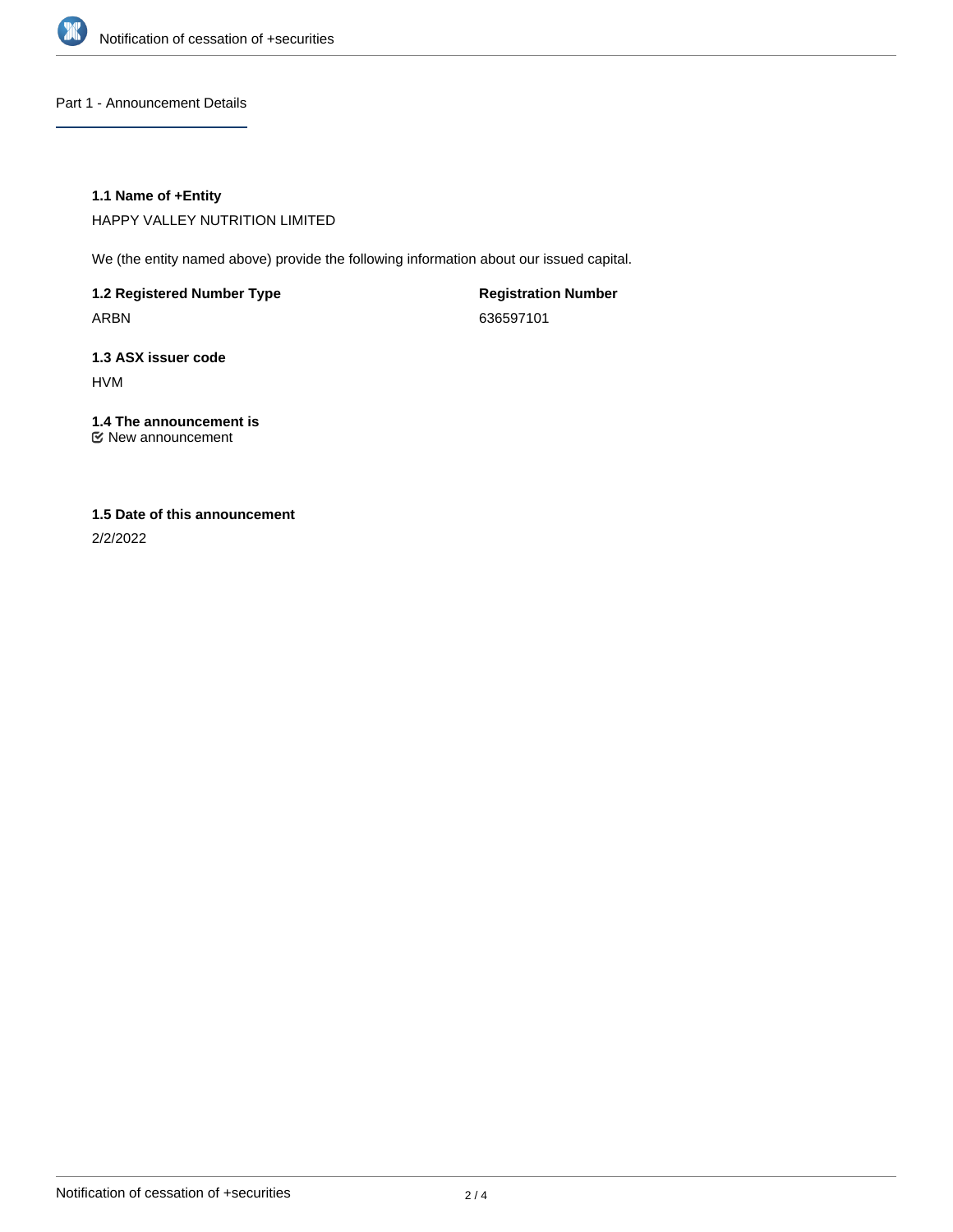

## Part 2 - Details of +equity securities or +debt securities that have ceased

| <b>ASX +Security Code and Description</b><br>HVMAD: OPTION EXPIRING 17-DEC-2025 EX \$0.25                                      |                                                           |  |  |  |  |  |
|--------------------------------------------------------------------------------------------------------------------------------|-----------------------------------------------------------|--|--|--|--|--|
| Unquoted + equity securities that have ceased                                                                                  |                                                           |  |  |  |  |  |
| Number of securities that have ceased                                                                                          |                                                           |  |  |  |  |  |
| 256,457                                                                                                                        |                                                           |  |  |  |  |  |
| <b>Reason for cessation</b>                                                                                                    |                                                           |  |  |  |  |  |
| Lapse of conditional right to securities because the conditions have not been, or have become incapable of being,<br>satisfied |                                                           |  |  |  |  |  |
| Date of cessation                                                                                                              | Is the entity paying any consideration for the cessation? |  |  |  |  |  |
| 2/2/2022                                                                                                                       | $\mathfrak{C}$ No                                         |  |  |  |  |  |
| Any other information the entity wishes to notify to ASX about the cessation?                                                  |                                                           |  |  |  |  |  |
| <b>No</b>                                                                                                                      |                                                           |  |  |  |  |  |
|                                                                                                                                |                                                           |  |  |  |  |  |